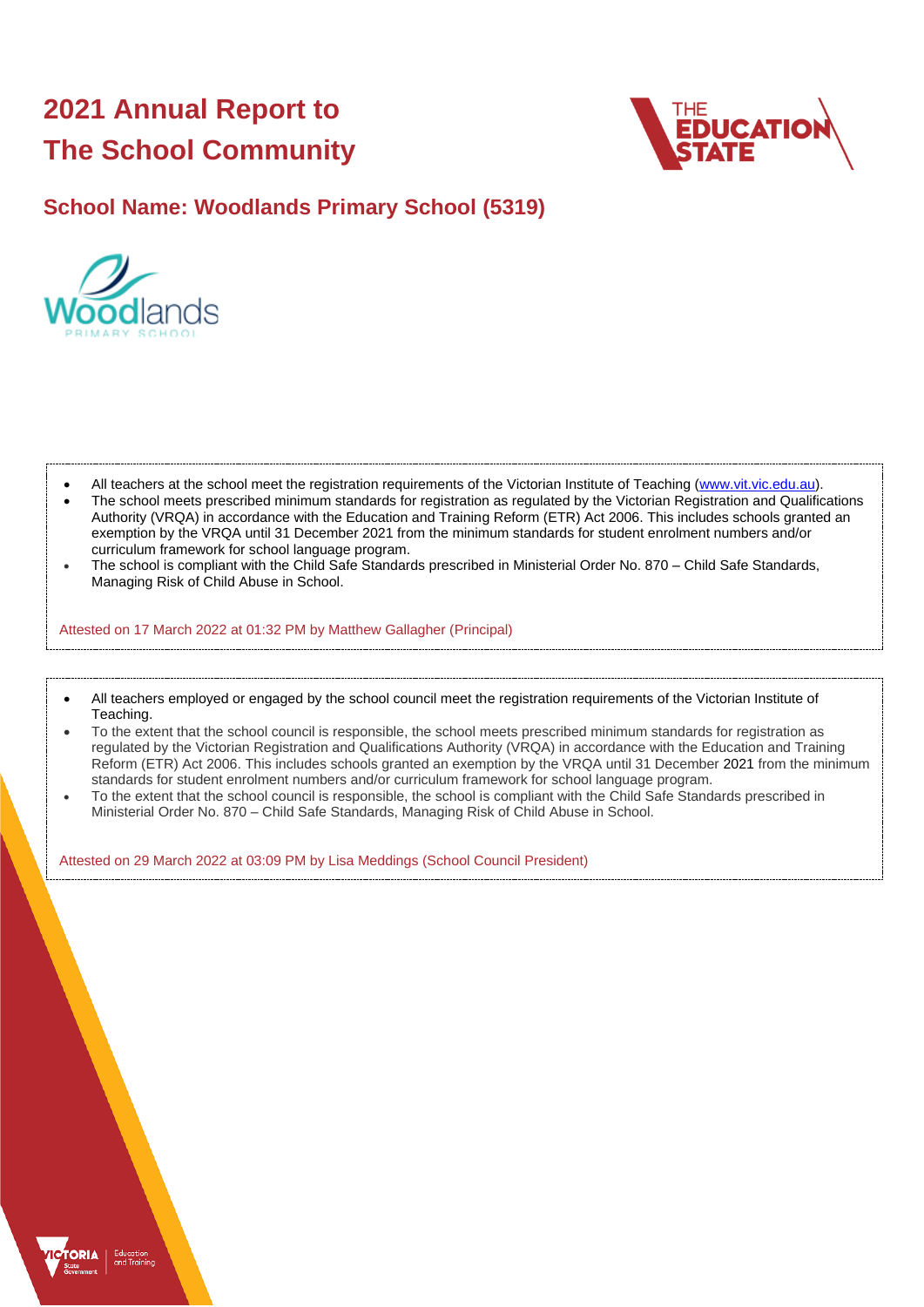

## How to read the Annual Report

## What does the *'About Our School'* commentary section of this report refer to?

The 'About our school' commentary provides a brief background on the school, an outline of the school's performance over the year and future directions.

The 'School Context' describes the school's vision, values and purpose. Details include the school's geographic location, size and structure, social characteristics, enrolment characteristics and special programs.

The 'Framework for Improving Student Outcomes (FISO)' section includes the improvement initiatives the school has selected and the progress they have made towards achieving them through the implementation of their School Strategic Plan and Annual Implementation Plan.

### What does the *'Performance Summary'* section of this report refer to?

The Performance Summary includes the following:

### **School Profile**

- student enrolment information
- the school's 'Student Family Occupation and Education' category
- a summary of parent responses in the Parent Opinion Survey, shown against the statewide average for Primary schools
- school staff responses in the area of School Climate in the School Staff Survey, shown against the statewide average for Primary schools

### **Achievement**

- English and Mathematics for Teacher Judgements against the curriculum
- English and Mathematics for National Literacy and Numeracy tests (NAPLAN).

### **Engagement**

Student attendance at school

### **Wellbeing**

Student responses to two areas in the Student Attitudes to School Survey:

- Sense of Connectedness
- Management of Bullying

Results are displayed for the latest year and the average of the last four years (where available). As NAPLAN tests were not conducted in 2020, the NAPLAN 4-year average is the average of 2018, 2019 and 2021 data in the 2021 Performance Summary.

## Considering COVID-19 when interpreting the Performance Summary

The Victorian community's experience of COVID-19, including remote and flexible learning, had a significant impact on normal school operations in 2020 and 2021. This impacted the conduct of assessments and surveys. Readers should be aware of this when interpreting the Performance Summary.

For example, in 2020 and 2021 school-based surveys ran under changed circumstances, and NAPLAN was not conducted in 2020. Absence and attendance data during this period may have been influenced by local processes and procedures adopted in response to remote and flexible learning.

Schools should keep this in mind when using this data for planning and evaluation purposes.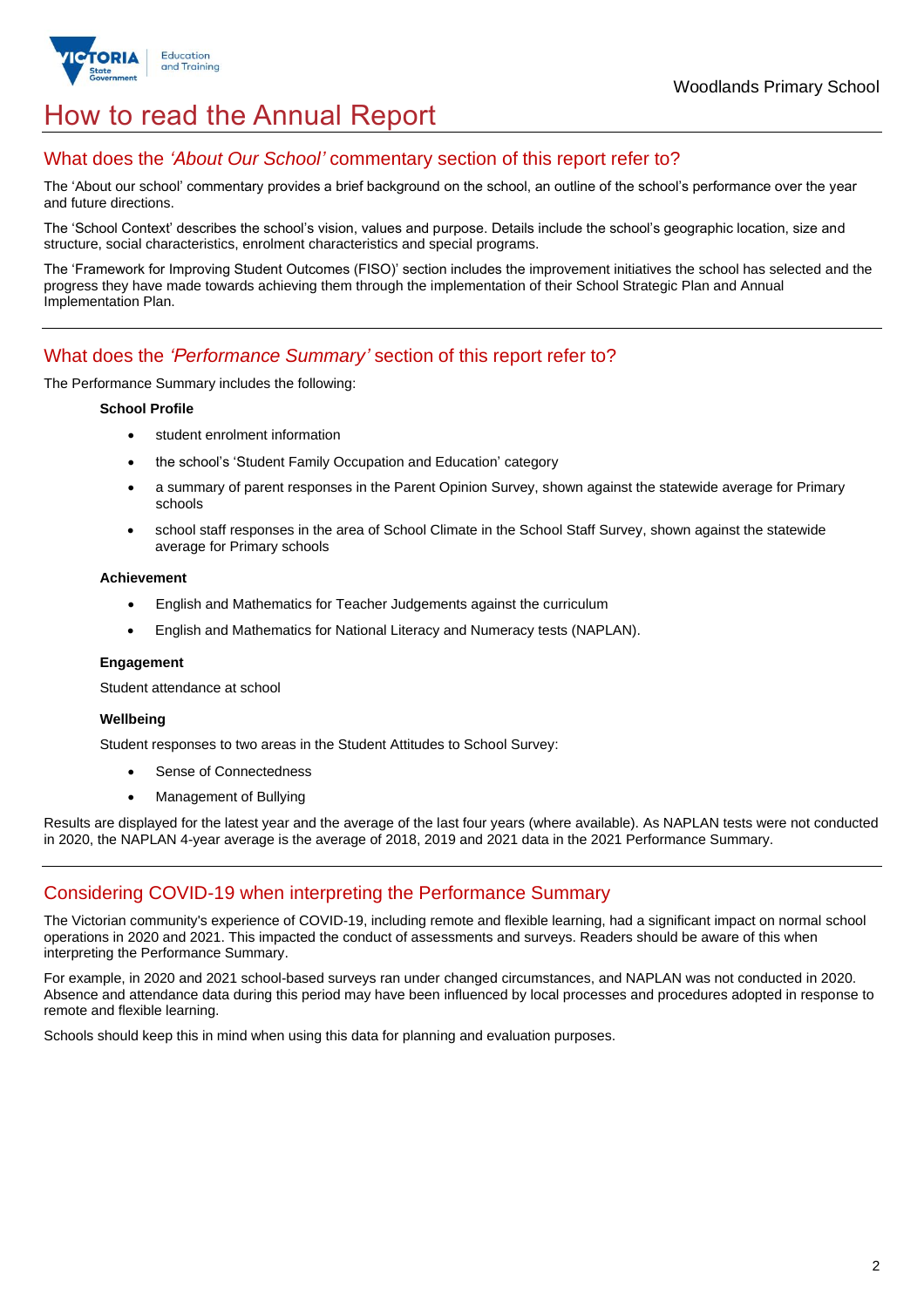

## How to read the Annual Report (continued)

### What do *'Similar Schools'* refer to?

Similar Schools are a group of Victorian government schools with similar characteristics to the school.

This grouping of schools has been created by comparing each school's socio-economic background of students, the number of non-English speaking students and the school's size and location.

## What does *'NDP'* or '*NDA*' mean?

'NDP' refers to no data being published for privacy reasons or where there are insufficient underlying data. For example, very low numbers of participants or characteristics that may lead to identification will result in an 'NDP' label.

'NDA' refers to no data being available. Some schools have no data for particular measures due to low enrolments. There may be no students enrolled in some year levels, so school comparisons are not possible.

Note that new schools only have the latest year of data and no comparative data from previous years. The Department also recognises unique circumstances in Specialist, Select Entry, English Language, Community Schools and schools that changed school type recently, where school-to-school comparisons are not appropriate.

## What is the *'Victorian Curriculum'*?

The Victorian Curriculum F–10 sets out what every student should learn during his or her first eleven years of schooling. The curriculum is the common set of knowledge and skills required by students for life-long learning, social development and active and informed citizenship.

The Victorian Curriculum is assessed through teacher judgements of student achievement based on classroom learning.

The curriculum has been developed to ensure that school subjects and their achievement standards enable continuous learning for all students, including students with disabilities.

The 'Towards Foundation Level Victorian Curriculum' is integrated directly into the curriculum and is referred to as 'Levels A to D'.

'Levels A to D' may be used for students with disabilities or students who may have additional learning needs. These levels are not associated with any set age or year level that links chronological age to cognitive progress (i.e., there is no age expected standard of achievement for 'Levels A to D').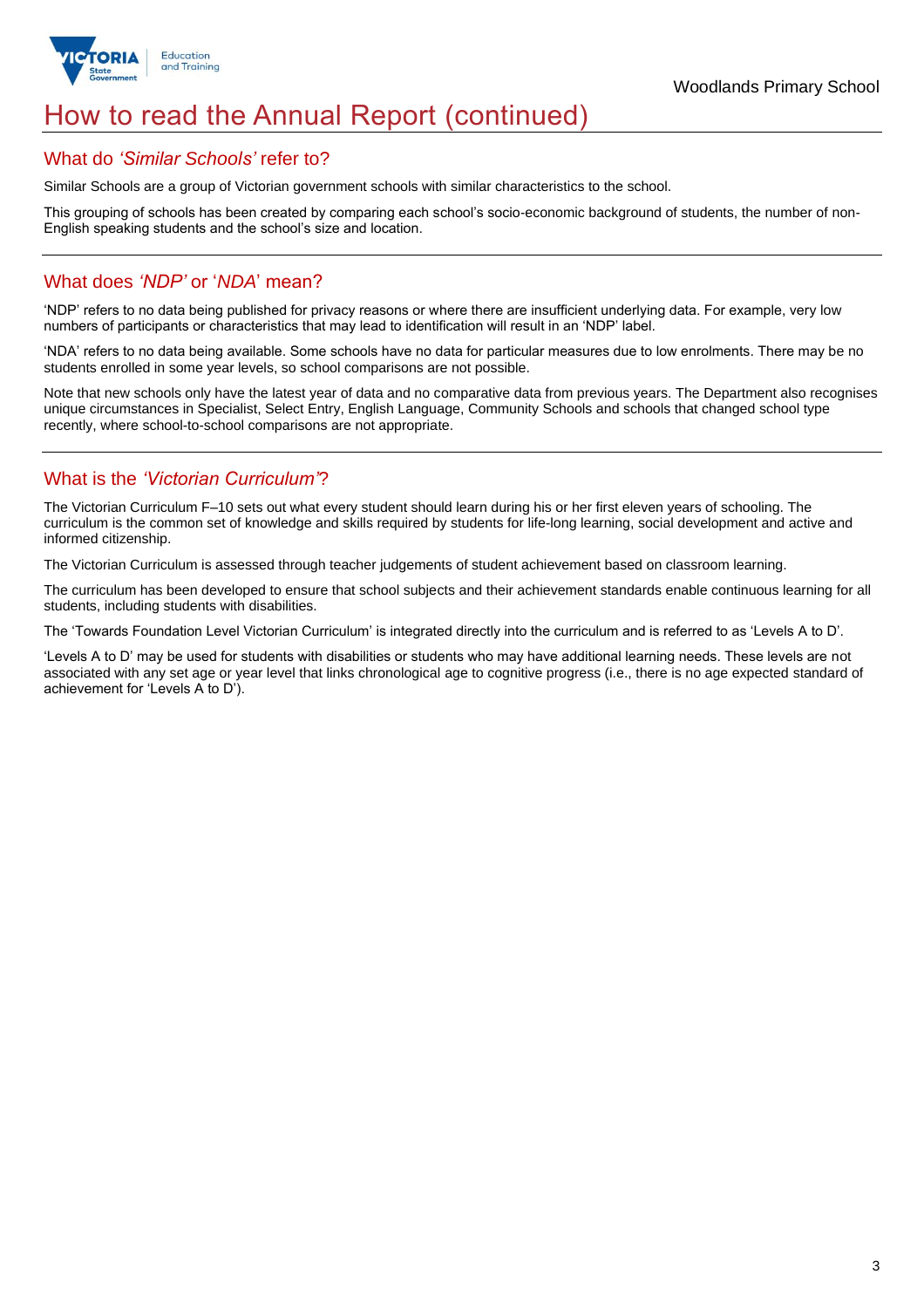

## **About Our School**

## School context

Woodlands is located in a beautiful treed enclave on the fringe of Langwarrin, 40 kilometres to the south of the Melbourne CBD. The school celebrated twenty five years since it opened in 1996. There are new housing estates within the area and further local residential developments are planned.

The school enrolment continues to increase with numbers reaching the 914 student mark in 2021. Enrolment numbers are expected to remain stable for the foreseeable future.

The Principal is supported by one Assistant Principal, one Leading Teacher, who assumes the role of overseeing curriculum development and teacher training for all areas of the curriculum, a psychologist, who oversees the school's Student Wellbeing programs and procedures and a Business Manager. This group makes up the School Leadership Team. The Woodlands teaching staff is made up of 52 teaching staff, 42 full time and 10 part time. Year Level Leaders lead curriculum development in their areas and, along with four Learning Specialists, form the Curriculum Team. Experienced teachers lead year level teams and form the Team Administrators Group. Non-teaching staff include the Business Manager, four office clerical staff, two grounds and maintenance staff, a library technician and ten integration aides.

There are 38 classes supported by co-curricular programs in Physical Education, Visual Art, Library, ICT, Performing Arts, STEM and Media Studies. In addition to formal lessons in these areas, students benefit from timetabled access to a wide range of programs including Woodlands FM and Woodlands TV, swimming, choir, recorder group, camps, interschool sports, excursions, and school based activities plus performances. The local community also enjoys the school's facilities with clubs and sporting groups holding training sessions before and after school. Team Kids operate Out of Hours School Care from the school Stadium.

Our school vision of 'BE YOUR BEST' was identified and has become an important guide in every aspect of school life at Woodlands. Over the period from our last review this vision has developed into a belief, attitude, philosophy and way of thinking which encompasses everything that we do and at every level.

Our school provides a welcoming, friendly and caring learning environment where individuals are encouraged to live by the values reflected in our school house names; Loyalty, Friendship, Endeavour and Perseverance. We are committed to working with the broader school community to provide a supportive and innovative learning environment where students' individual needs, skills and talents are catered for. Our aim is for our students to leave Woodlands as responsible, confident and caring students who have high self-esteem, self-discipline and respect for others and to be well-informed members of their community.

Woodlands actively encourages a partnership with parents. Parent involvement in the school is welcomed and includes an active Parent and Friends Group and many opportunities for parent involvement in the classroom programs. The school is an active member of the Central Peninsula Network and has close relationships with other Langwarrin schools, forming the Langwarrin Wellbeing Network with a focus on Positive Education. The local secondary school is Elisabeth Murdoch College and the school works closely with the college to support the transition of students into this and other secondary schools.

Woodlands boasts functional, well maintained, attractive and well-equipped buildings that blend into the bush land setting. Many of the 38 classrooms can operate as open double rooms to enable staff to team-teach. All classrooms have interactive white boards or televisions, the middle & senior school incorporates a 1-1 laptop program and our junior school utilise iPads for small group use. Specialist facilities include a large Resource Centre that incorporates a computer lab, library and teacher resources; a Performing Arts Hall incorporating music, media, and art rooms; a Stadium with a basketball court, change rooms, kitchen and STEM room; two synthetic sports fields and two outdoor basketball courts; a learning centre, conference room, staff and administrative facilities.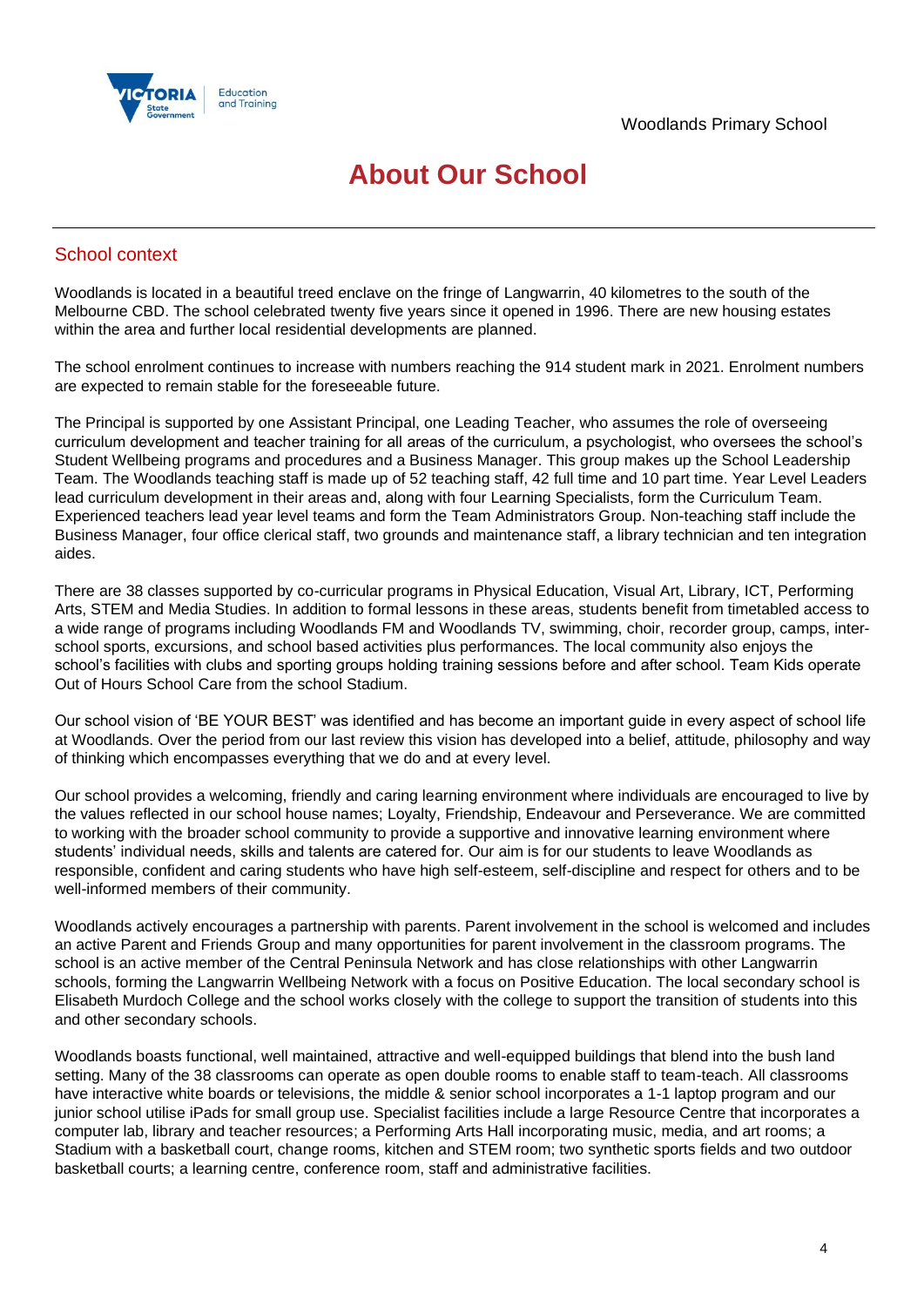

## Framework for Improving Student Outcomes (FISO)

In 2021 Woodlands PS adopted the Department of education and Training Priority Goals and Key Improvement Strategies:

### Learning Catch Up and Extension Priority:

Learning catch up and extension was a priority in 2021. Some students thrived during the 2020 online learning environment, whilst other students returned to school needing extra support. Our school implemented the Tutor Learning Initiative, the Victorian High Ability Program (VHAP), intervention programs, disability inclusion planning, Professional Learning Communities and a strong focus on evidences based best teaching practice to achieve the most effective teaching and learning for all students. Our Professional Learning Communities used data effectively to focus on a number of student groups, including students who needed added support and those who needed extension. Teachers collaborated to ensure best practice teaching was evident to assist with learning growth of all students.

### Happy, Active and Healthy Kids Priority:

Student wellbeing and connection remained a priority throughout 2021. The balance between student wellbeing and academic development was a key focus throughout remote learning. Protocols and procedures were established to ensure students remained connected with their teachers and absences were followed up regularly. This was achieved through clear communication with families following unexplained absences, the identification of students with critically high level of absences and regular contact with DET regarding chronic absences and students at risk. This school wide commitment resulted this in lower student absence in 2021.

The THRIVE Positive Education model continued in 2021 and became a key component of 'Wellbeing Wednesday' during remote learning and an important part of the curriculum as our students returned to onsite learning. This was complimented by a whole school professional learning day run by Berry Street and staff and parent sessions by The Resilience Project.

### Connected Schools Priority:

Updating and expanding on school facilities was identified as a key priority in 2021. In an effort to modernise and expand our current facility and build pride amongst our school community, plans were put in place to expand and modernise our Administration Block as well as carpeting and repainting all classrooms in the main building. All the lead up and preparation for these works has been completed and it is anticipated that we will go to tender early in 2022. Other major facility improvements in 2021 include additional safety measures installed in our Shelter In Place (bushfire) building and the replacement of the amphitheatre that surrounds the basketball courts. This is the first task in modernising this area with plans to update the rings and backboards as well as resurfacing the courts over the next couple of years.

Another key priority for the school in 2021 was to harness the gains made during online learning and enhance ICT provisions across the school. A significant investment was made to provide each Foundation - Year 2 class with a 1:4 iPad ratio and all classes from Year 3 - Year 6 with a 1:1 laptop ratio to support and enhance student learning. Top maximise the use of these additional devices, staff completed two Google Education learning sessions and teams have begun to strategically plan for and incorporate ICT into their programs.

### Achievement

2021 again included extended periods of lockdown which meant students were taught both onsite and online. Online students were taught via Webex in small groups, offering explicit teaching sessions with work focussing on mathematics, reading, writing and wellbeing. Similarly, when on site learning was focussed on wellbeing (THRIVE program), English and mathematics. Explicit teaching remained a priority as did the structure of our lessons. Our teachers were highly collaborative, ensuring students received consistency in teaching and learning. Overall, students continued to engage well despite the disrupted learning climate.

As a result of our clear structures in place, our teachers were able to deliver the curriculum according to our scope and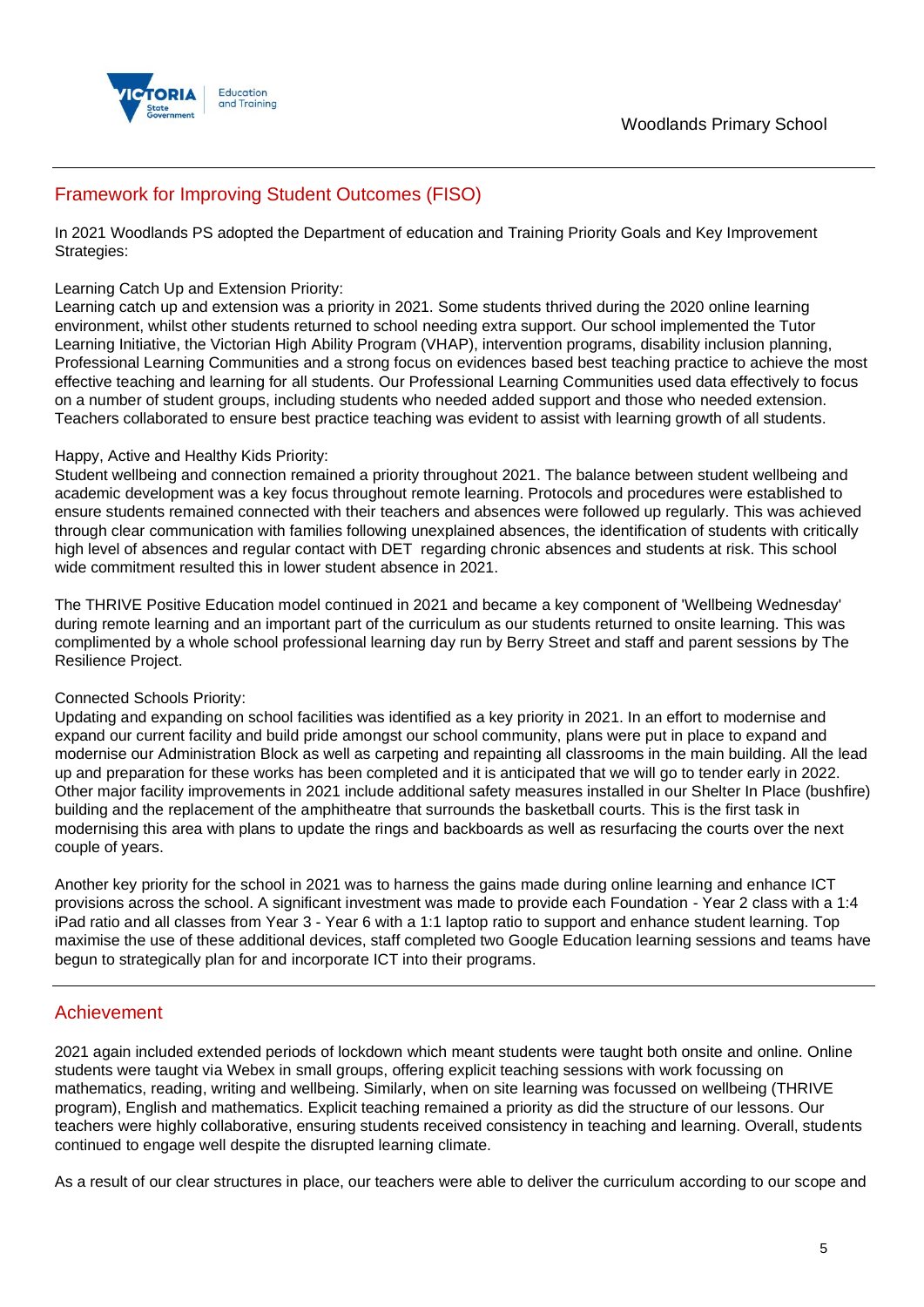

## Woodlands Primary School

sequence and students continued to learn new concepts. End of year testing was completed and our norm referenced results show that in both mathematics and reading, our median was higher across all year levels assessed. Our teacher judgement showed that 86.6% (English) and 90.2% (maths) of students were at or above expected level and students in the top 3 bands for NAPLAN was higher than similar schools' average in reading and numeracy for years 3 & 5. These were all highlights for our school, showing that our students have continued to improve in the onsite and online learning environments.

Where learning was the goal (one student not assessed), every student funded under the PSD made learning growth in at least one area in 2020. All PSD students were prioritised for additional support in some way, varying between: attendance on site; scheduling time with integration; additional time with class teacher. Work was personalised for ability level.

## Engagement

Woodlands Primary School students are engaged and connected to their school and we are proud of the programs and structures that support our student community. Despite the continued challenges in 2021 Woodlands continued to develop students who are self-motivated and confident learners and able to live up to the school vision 'Be Your Best'.

Student absence continues to be a focus for Woodlands. This year the school focused on the KIS related to the FISO dimension Empowering Students and Building School Pride. The work in this area is ongoing, intentional and continues, being led by a learning specialist overseeing Student Engagement. A range of Wellbeing opportunities continued during remote learning for students to engage in; this included Wellbeing Wednesdays, Social Catch Ups and our weekly Woodlands TV program. On the return to onsite learning, a range of opportunities for student voice and agency continued to be developed through our Student Representative Council, Senior School Leadership and Play Leader programs.

In 2021 the school had a continued focus on improving the school wide average student absence total to come down to 14 per student as indicated in the AIP. This target was exceeded dropping to 11.3. This was in part due to the remote learning environment and the inability to take holidays outside the local area for extended periods. The average attendance rate across the school was 94%, decreasing from 95% in 2020.

Woodlands Primary School continued to work with families to ensure students were learning during onsite and remote learning. The school continued to develop protocols and expectations for school staff to follow up absences. This included messages sent daily from the office if a child was absent, follow up phone calls from the teacher and if required contact made by the principal class. Parents were also encouraged to contact the school if there were any issues that were present to prevent their child from attending school. The school Wellbeing team worked closely to support chronic absences and return to school processes for any students having difficulty making the adjustment back to onsite learning. Our attendance during remote learning was similar to the attendance while onsite.

## **Wellbeing**

Woodlands continues to offer multiple wellbeing programs to support students to be connected and engaged. Our wellbeing program and procedures continue to be overseen by a qualified psychologist. We seek to utilise evidence based programs, interventions and supports, and monitor progress to ensure that what is in place is having the desired impact.

We continue to focus on developing and maintaining positive student/teacher/family relationships is backed up by the THRIVE positive education program that takes a proactive approach towards student mental health and wellbeing. The introduction in 2021 of THRIVE diaries for every student has been positive, and has kept THRIVE front of mind for everyone as these are utilised several times throughout the day.

A significant investment has been made into staff professional development as we undertake training in the Berry Street Education Model – a trauma informed approach to supporting student wellbeing. This training will be ongoing in the coming year. Professional development and parent information sessions were also accessed online through the Resilience Project, with covid disrupting (ultimately resulting in the required cancellation) of the student presentation.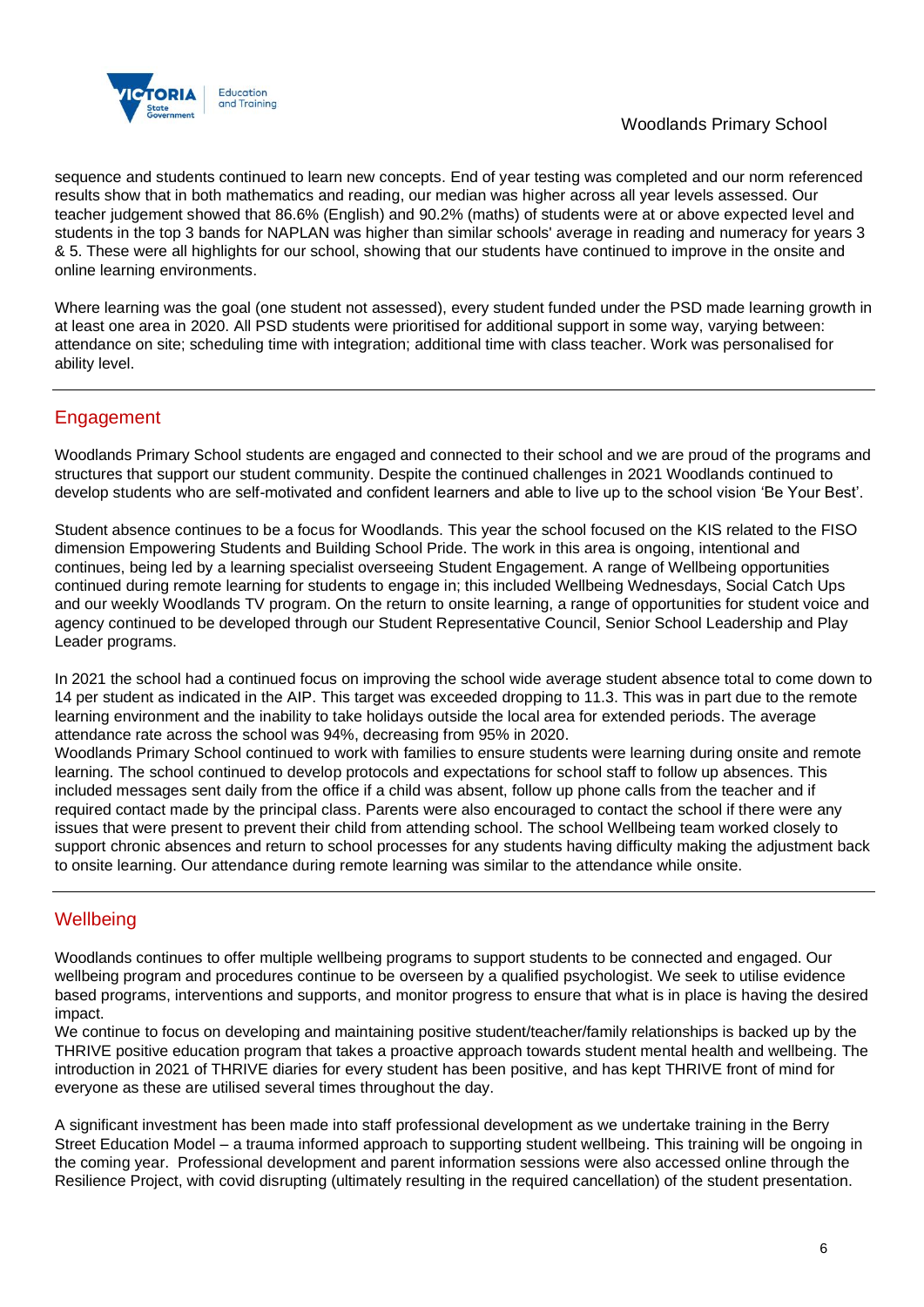

During rounds of remote learning, Woodlands continued to view student wellbeing as the highest priority and put significant wellbeing supports in place, ensuring a high level of student engagement throughout lockdown. While the goal of improving student attendance was not able to be measured as initially intended, the high level of engagement during remote learning translated to an improvement in student attendance.

Wellbeing Wednesday during remote learning continued to be a great success and provided a highly valued circuit breaker for students and staff, while highly promoting engagement with school whilst at home. All activities were based on evidence for promoting positive mental health, mindfulness, resilience and engagement. Wellbeing staff were available and responsive to parent phone calls and providing additional support as needs were identified. Students at risk were identified early, and attendance on site arranged – with flexibility to include families identified with increased need as the year progressed.

The addition of Tier 2 Disability Inclusion funding in Term 3 has been an exciting opportunity to expand programs and supports for students. We were able to create a position for a part time Inclusive Education Leader who started in the role in term 4. A position for a .4 psychologist was created and filled, commencing in term 4 enabling access to psychological assessment and planning of group interventions for the new year. Woodlands, along with the Langwarrin schools network have employed an Inclusive Education Network Leader and Speech Pathologist to also expand the assessment and supports that can be offered. These staff commenced in Term 4, setting up programs and support for the new year.

## Finance performance and position

Woodlands Primary School has maintained its very sound financial position throughout 2021 with the school operating within the 2021 Programme Budget ratified by school council.

The 2021 Annual Implementation Plan continued to provide the framework for school council allocation of funds to support school programs and the educational outcomes of all students.

The schools surplus shown on the 2021 Commitment Summary contains funds from parents paid in 2020/2021 due to Camps/Excursions/Incursions being cancelled due to COVID-19 and lockdowns, plus funds saved over the past years for the VSBA approved school funded capital works program for the much needed staff toilet and Administration area upgrade. This area was originally built for a school of less than 500 and the school now has 909 students and the extra staff to cater for the increased student / class numbers due to the increased funding in Tutor Learning Program and the Disability Tier 2 funding.

In 2020 Woodlands entered into a 5 year agreement with Team Kids to run Out of Hours School Care out of the school Stadium. This is not only a much needed service for the community but it creates a significant revenue stream for the school.

> **For more detailed information regarding our school please visit our website at <https://woodlandsps.vic.edu.au/>**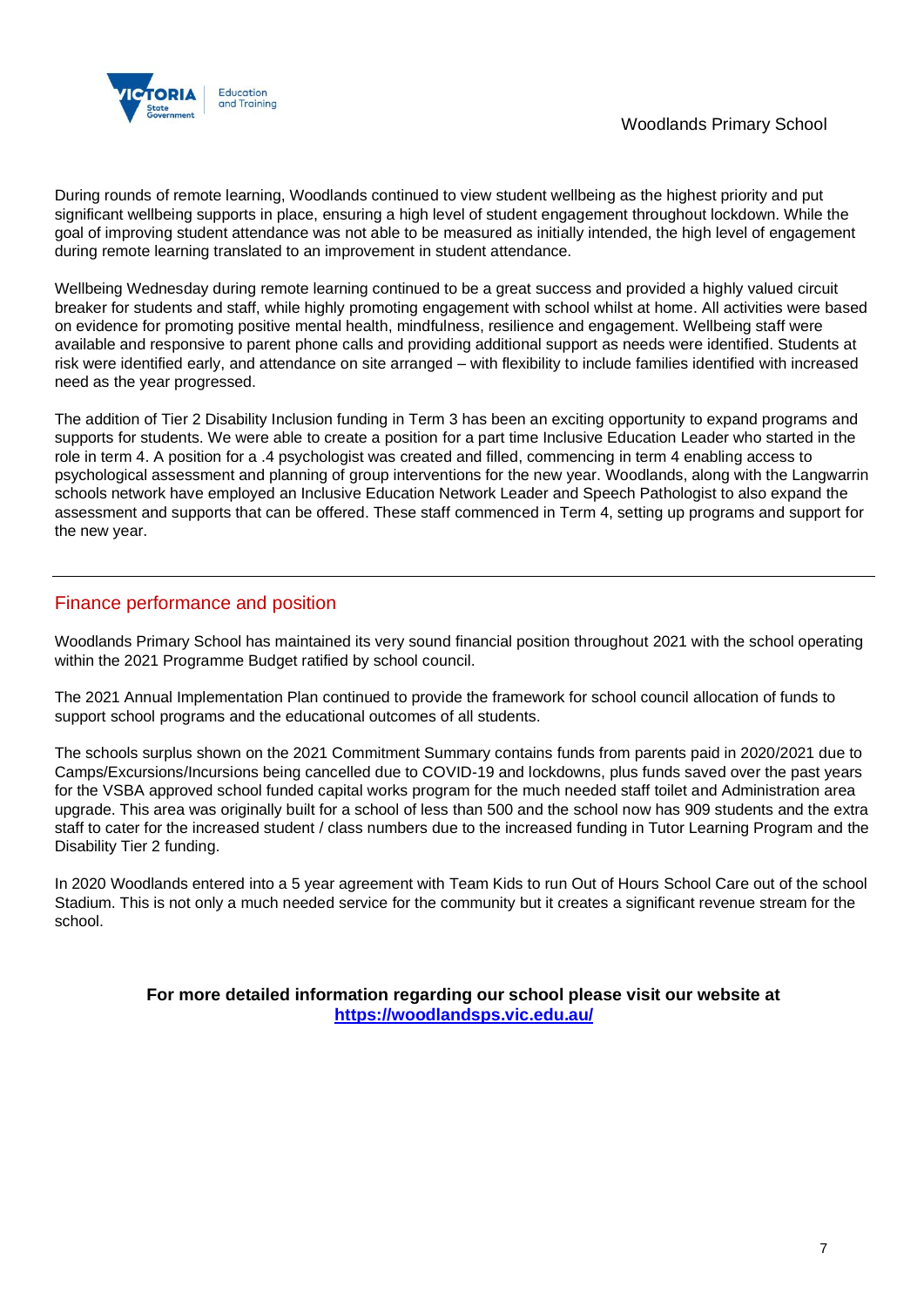

# **Performance Summary**

The Performance Summary for government schools provides an overview of how this school is contributing to the objectives of the Education State and how it compares to other Victorian government schools.

All schools work in partnership with their school community to improve outcomes for children and young people. Sharing this information with parents and the wider school community helps to support community engagement in student learning, a key priority of the Framework for Improving Student Outcomes.

Refer to the 'How to read the Annual Report' section for help on how to interpret this report.

## SCHOOL PROFILE

### **Enrolment Profile**

A total of 914 students were enrolled at this school in 2021, 468 female and 446 male.

1 percent of students had English as an additional language and 1 percent were Aboriginal or Torres Strait Islander.

### **Overall Socio-Economic Profile**

The overall school's socio-economic profile is based on the school's Student Family Occupation and Education index (SFOE).

SFOE is a measure of socio-educational disadvantage of a school, based on educational and employment characteristics of the parents/carers of students enrolled at the school. Possible SFOE band values are: Low, Low-Medium, Medium and High. A 'Low' band represents a low level of socio-educational disadvantage, a 'High' band represents a high level of socio-educational disadvantage.

This school's SFOE band value is: Low - Medium

### **Parent Satisfaction Summary**

The percent endorsement by parents on their school satisfaction level, as reported in the annual Parent Opinion Survey.

Percent endorsement indicates the percent of positive responses (agree or strongly agree) from parents who responded to the survey.



#### **School Staff Survey**

The percent endorsement by staff on School Climate, as reported in the annual School Staff Survey.

Percent endorsement indicates the percent of positive responses (agree or strongly agree) from staff who responded to the survey.

Data is suppressed for schools with three or less respondents to the survey for confidentiality reasons.

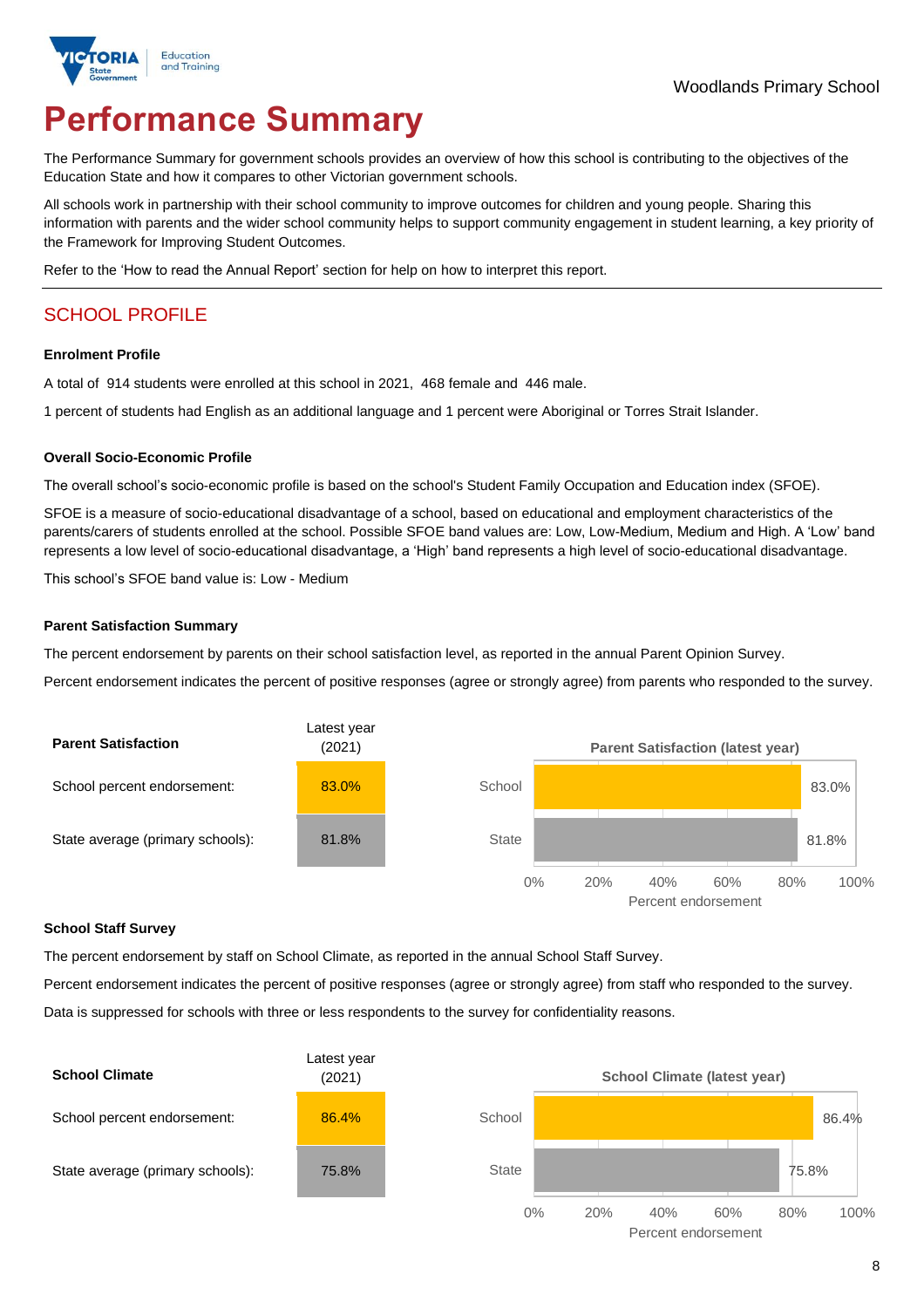

## ACHIEVEMENT

*Key: 'Similar Schools' are a group of Victorian government schools that are like this school, taking into account the school's socioeconomic background of students, the number of non-English speaking students and the size and location of the school.*

### **Teacher Judgement of student achievement**

Percentage of students working at or above age expected standards in English and Mathematics.



Percent students at or above age expected level

| <b>Mathematics</b><br>Years Prep to 6                             | Latest year<br>(2021) |
|-------------------------------------------------------------------|-----------------------|
| School percent of students at or above age<br>expected standards: | 90.2%                 |
| Similar Schools average:                                          | 86.5%                 |
| State average:                                                    | 84.9%                 |

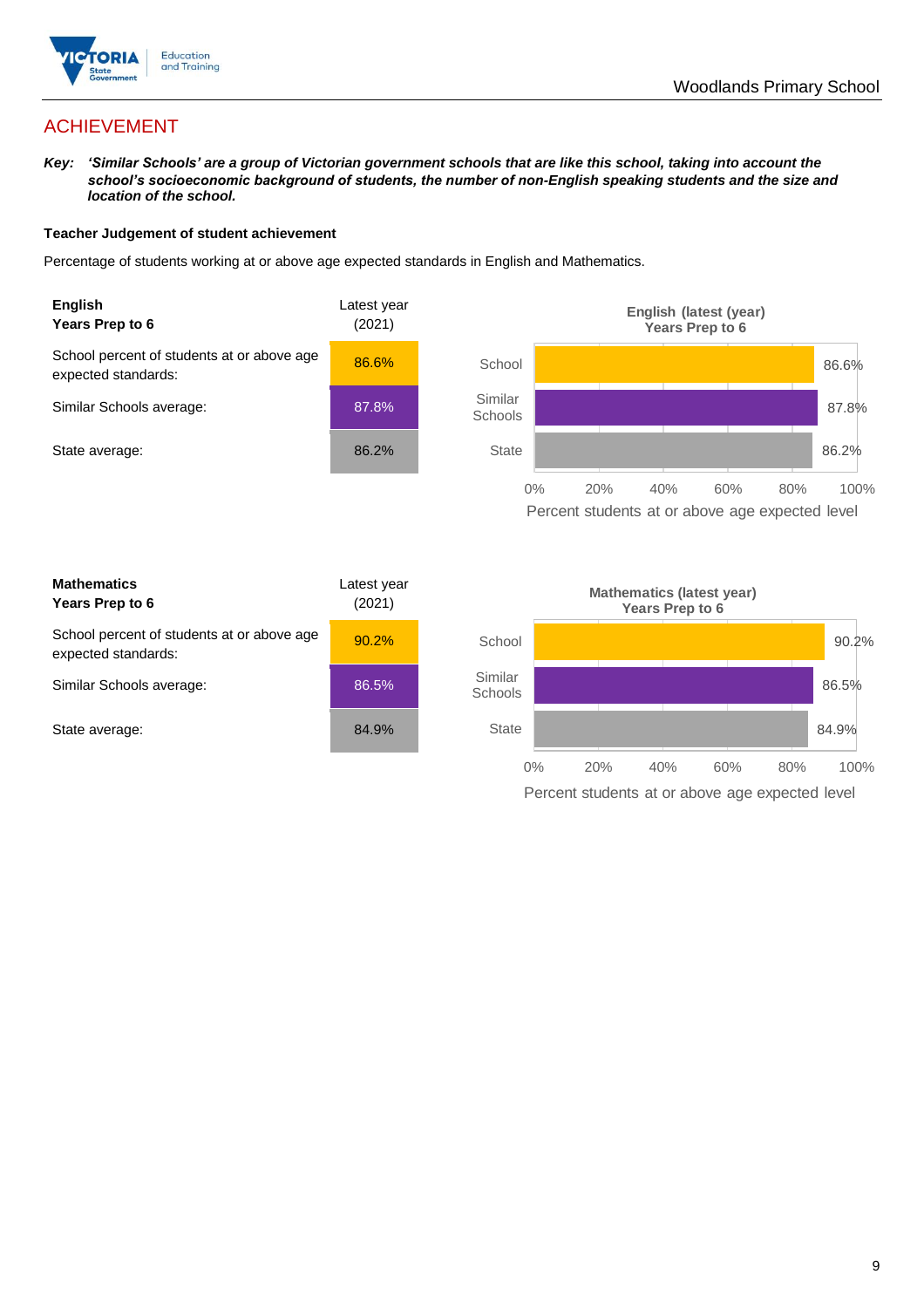

## ACHIEVEMENT (continued)

*Key: 'Similar Schools' are a group of Victorian government schools that are like this school, taking into account the school's socioeconomic background of students, the number of non-English speaking students and the size and location of the school.*

### **NAPLAN**

Percentage of students in the top three bands of testing in NAPLAN.

Note: NAPLAN tests were not conducted in 2020, hence the 4-year average is the average of 2018, 2019 and 2021 data.

| Reading<br>Year 3                                 | Latest year<br>(2021) | 4-year<br>average |                    | <b>NAPLAN Reading (latest year)</b><br>Year <sub>3</sub>                   |  |
|---------------------------------------------------|-----------------------|-------------------|--------------------|----------------------------------------------------------------------------|--|
| School percent of students in<br>top three bands: | 87.6%                 | 87.6%             | School             | 87.6%                                                                      |  |
| Similar Schools average:                          | 80.6%                 | 80.4%             | Similar<br>Schools | 80.6%                                                                      |  |
| State average:                                    | 76.9%                 | 76.5%             | <b>State</b>       | 76.9%                                                                      |  |
|                                                   |                       |                   | $0\%$              | 20%<br>40%<br>60%<br>100%<br>80%<br>Percent of students in top three bands |  |
| Reading<br>Year <sub>5</sub>                      | Latest year<br>(2021) | 4-year<br>average |                    | <b>NAPLAN Reading (latest year)</b><br>Year <sub>5</sub>                   |  |
| School percent of students in<br>top three bands: | 82.5%                 | 79.8%             | School             | 82.5%                                                                      |  |
| Similar Schools average:                          | 74.5%                 | 71.7%             | Similar<br>Schools | 74.5%                                                                      |  |
| State average:                                    | 70.4%                 | 67.7%             | <b>State</b>       | 70.4%                                                                      |  |
|                                                   |                       |                   | $0\%$              | 20%<br>40%<br>60%<br>100%<br>80%<br>Percent of students in top three bands |  |
|                                                   |                       |                   |                    |                                                                            |  |
| <b>Numeracy</b><br>Year <sub>3</sub>              | Latest year<br>(2021) | 4-year<br>average |                    | <b>NAPLAN Numeracy (latest year)</b><br>Year <sub>3</sub>                  |  |
| School percent of students in<br>top three bands: | 81.3%                 | 84.4%             | School             | 81.3%                                                                      |  |
| Similar Schools average:                          | 70.5%                 | 73.3%             | Similar<br>Schools | 70.5%                                                                      |  |
| State average:                                    | 67.6%                 | 69.1%             | <b>State</b>       | 67.6%                                                                      |  |
|                                                   |                       |                   | $0\%$              | 20%<br>40%<br>60%<br>80%<br>100%<br>Percent of students in top three bands |  |
| <b>Numeracy</b><br>Year 5                         | Latest year<br>(2021) | 4-year<br>average |                    | <b>NAPLAN Numeracy (latest year)</b><br>Year <sub>5</sub>                  |  |
| School percent of students in<br>top three bands: | 71.2%                 | 72.2%             | School             | 71.2%                                                                      |  |
| Similar Schools average:                          | 64.1%                 | 63.1%             | Similar<br>Schools | 64.1%                                                                      |  |
| State average:                                    | 61.6%                 | 60.0%             | <b>State</b>       | 61.6%                                                                      |  |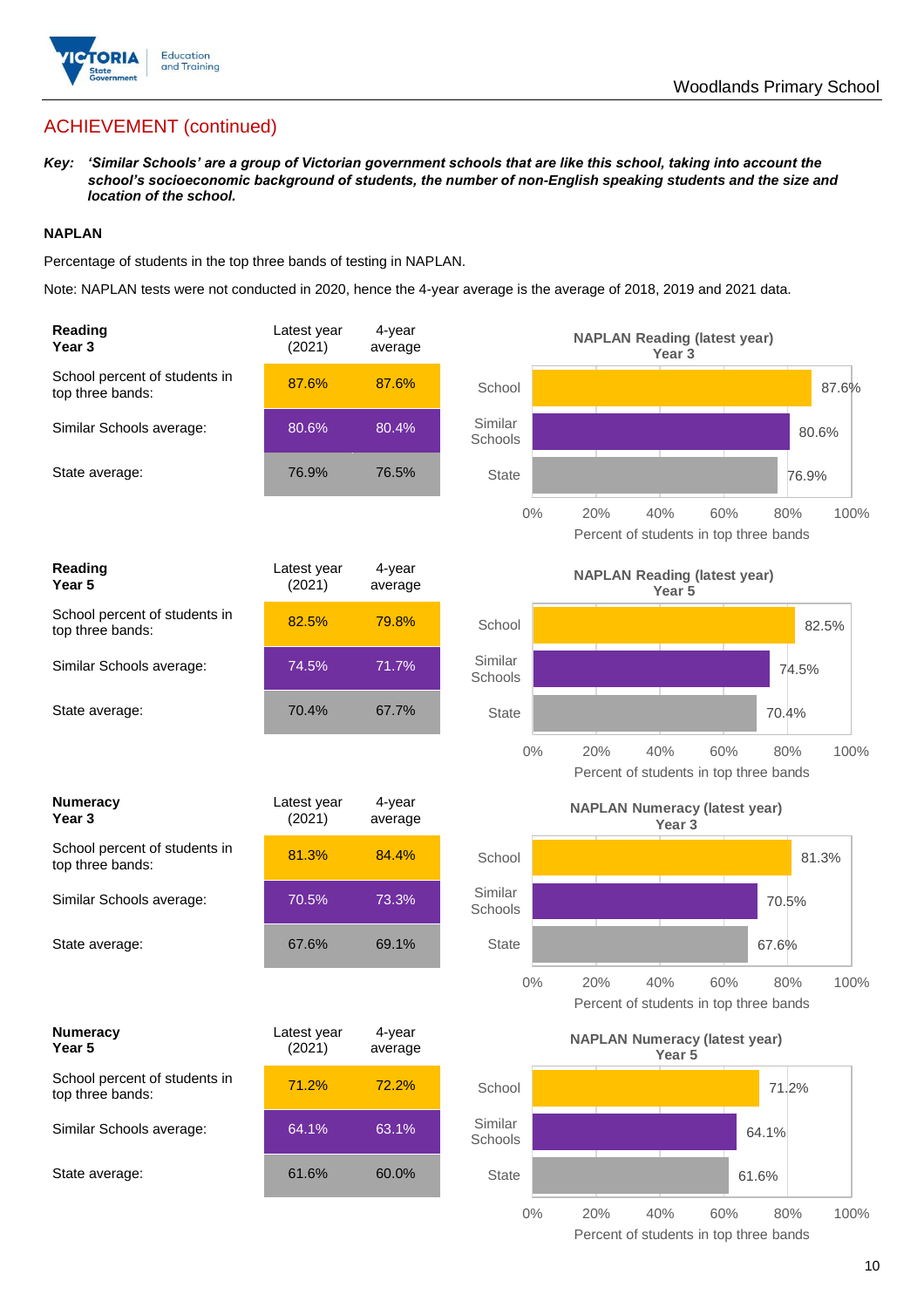

## ACHIEVEMENT (continued)

### **NAPLAN Learning Gain**

NAPLAN learning gain is determined by comparing a student's current year result relative to the results of all 'similar' Victorian students (i.e., students in all sectors in the same year level who had the same score two years prior). If the current year result is in the top 25 percent, their gain level is categorised as 'High'; middle 50 percent is 'Medium'; bottom 25 percent is 'Low'.

### **Learning Gain Year 3 (2019) to Year 5 (2021)**



Woodlands Primary School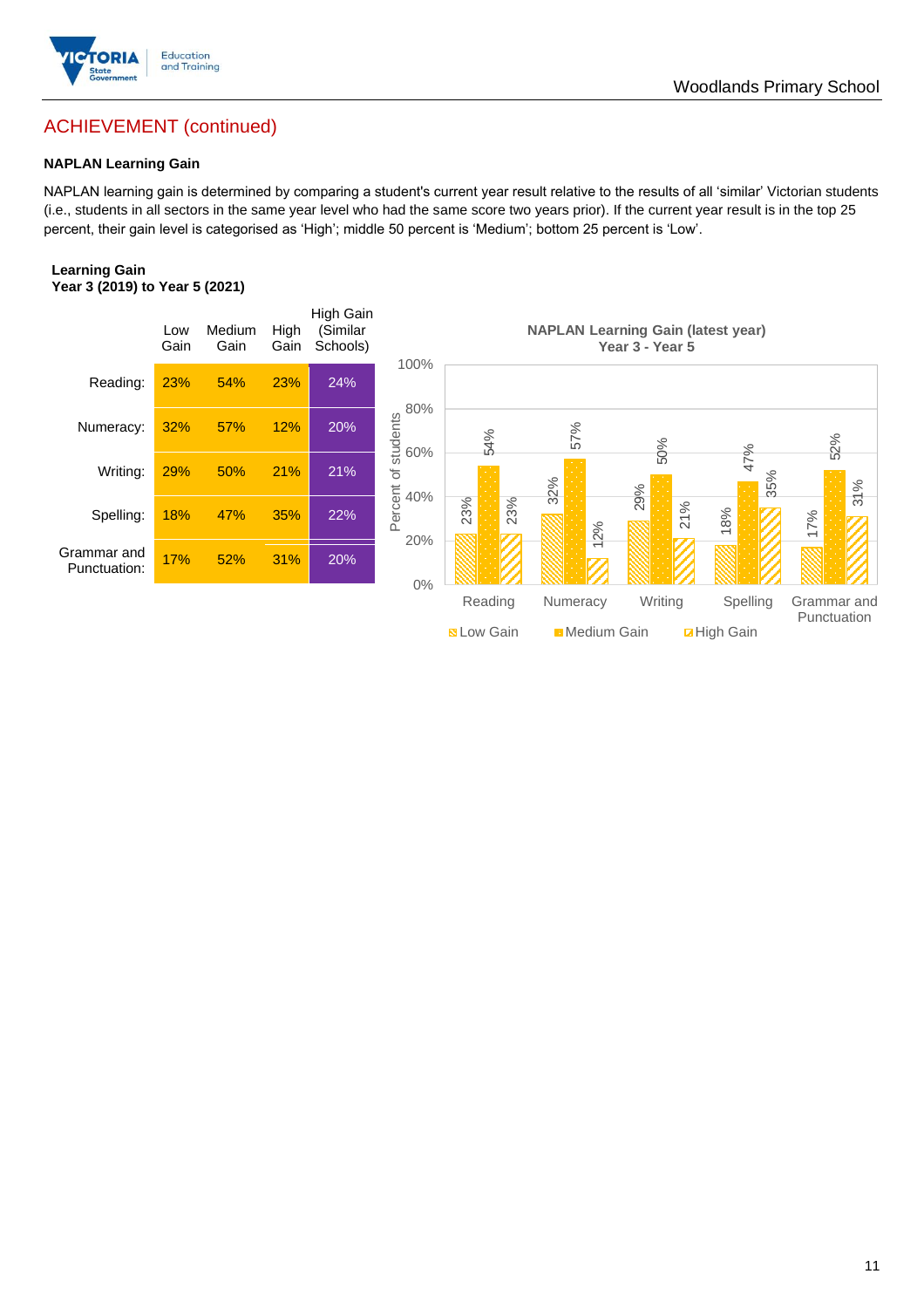

## ENGAGEMENT

*Key: 'Similar Schools' are a group of Victorian government schools that are like this school, taking into account the school's socioeconomic background of students, the number of non-English speaking students and the size and location of the school.*

### **Average Number of Student Absence Days**

Absence from school can impact on students' learning. Common reasons for non-attendance include illness and extended family holidays. Absence and attendance data in 2020 and 2021 may have been influenced by COVID-19.



### **Attendance Rate (latest year)**

|                                             | Prep | Year 1 | Year 2 | Year 3 | Year 4 | Year 5 | Year 6 |
|---------------------------------------------|------|--------|--------|--------|--------|--------|--------|
| Attendance Rate by year level<br>$(2021)$ : | 96%  | 94%    | 94%    | 95%    | 93%    | 94%    | 94%    |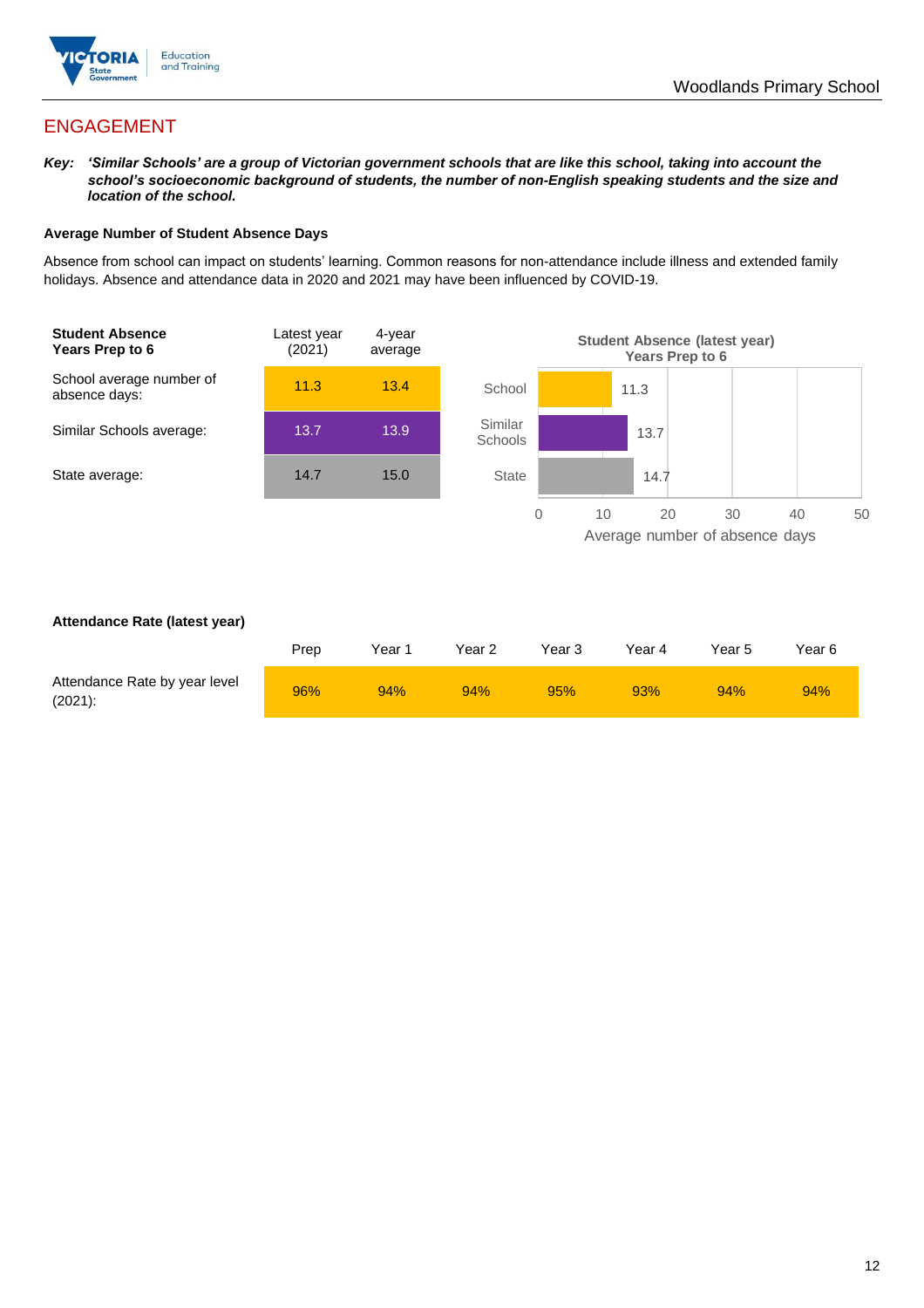

## **WELLBEING**

*Key: 'Similar Schools' are a group of Victorian government schools that are like this school, taking into account the school's socioeconomic background of students, the number of non-English speaking students and the size and location of the school.*

### **Student Attitudes to School – Sense of Connectedness**

The percent endorsement on Sense of Connectedness factor, as reported in the Attitudes to School Survey completed annually by Victorian government school students, indicates the percent of positive responses (agree or strongly agree).



*Due to lower participation rates, differences in the timing of the survey/length of survey period and the general impact of Covid19 across 2020 and 2021, data are often not comparable with previous years or within similar school groups. Care should be taken when interpreting these results.*



### **Student Attitudes to School – Management of Bullying**

The percent endorsement on Management of Bullying factor, as reported in the Attitudes to School Survey completed annually by Victorian government school students, indicates the percent of positive responses (agree or strongly agree).

| <b>Management of Bullying</b><br>Years 4 to 6 | Latest year<br>(2021) | 4-year<br>average |  |
|-----------------------------------------------|-----------------------|-------------------|--|
| School percent endorsement:                   | 89.2%                 | 88.8%             |  |
| Similar Schools average:                      | 79.7%                 | 81.8%             |  |
| State average:                                | 78.4%                 | 79.7%             |  |

*Due to lower participation rates, differences in the timing of the survey/length of survey period and the general impact of Covid19 across 2020 and 2021, data are often not comparable with previous years or within similar school groups. Care should be taken when interpreting these results.*

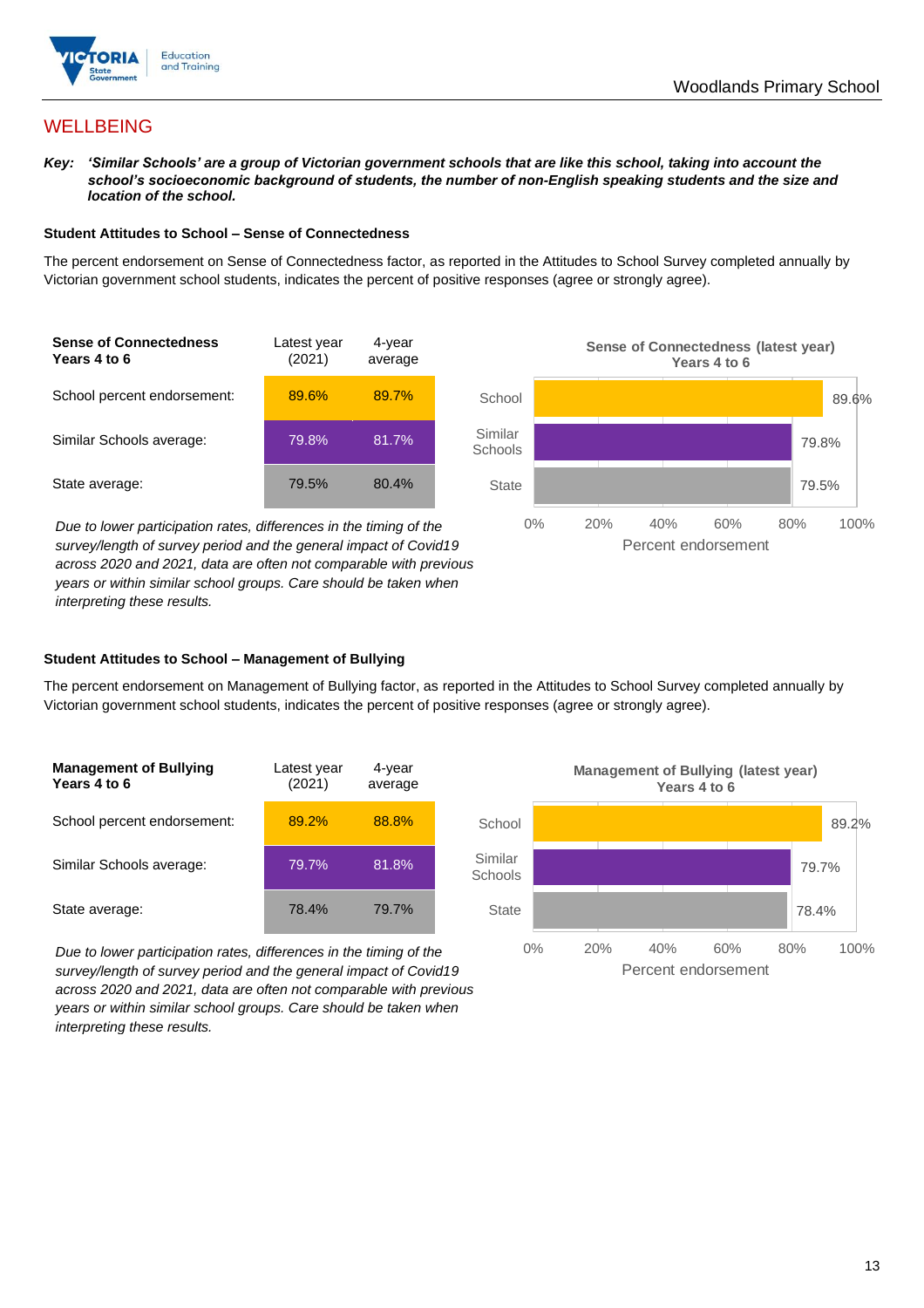

# **Financial Performance and Position**

FINANCIAL PERFORMANCE - OPERATING STATEMENT SUMMARY FOR THE YEAR ENDING 31 DECEMBER, 2021

| <b>Revenue</b>                  | <b>Actual</b> |
|---------------------------------|---------------|
| <b>Student Resource Package</b> | \$7,095,697   |
| Government Provided DET Grants  | \$1,022,775   |
| Government Grants Commonwealth  | \$1,393       |
| <b>Government Grants State</b>  | \$0           |
| <b>Revenue Other</b>            | \$32,360      |
| <b>Locally Raised Funds</b>     | \$560,374     |
| <b>Capital Grants</b>           | \$0           |
| <b>Total Operating Revenue</b>  | \$8,712,599   |

| Equity <sup>1</sup>                                 | <b>Actual</b> |
|-----------------------------------------------------|---------------|
| Equity (Social Disadvantage)                        | \$58,274      |
| Equity (Catch Up)                                   | \$0           |
| <b>Transition Funding</b>                           | \$0           |
| Equity (Social Disadvantage - Extraordinary Growth) | \$0           |
| <b>Equity Total</b>                                 | \$58,274      |

| <b>Expenditure</b>                    | <b>Actual</b> |
|---------------------------------------|---------------|
| Student Resource Package <sup>2</sup> | \$6,940,620   |
| Adjustments                           | \$0           |
| <b>Books &amp; Publications</b>       | \$3,807       |
| Camps/Excursions/Activities           | \$112,972     |
| <b>Communication Costs</b>            | \$9,642       |
| Consumables                           | \$198,072     |
| Miscellaneous Expense <sup>3</sup>    | \$45,269      |
| <b>Professional Development</b>       | \$64,225      |
| Equipment/Maintenance/Hire            | \$55,714      |
| <b>Property Services</b>              | \$55,402      |
| Salaries & Allowances <sup>4</sup>    | \$0           |
| <b>Support Services</b>               | \$297,557     |
| Trading & Fundraising                 | \$23,564      |
| Motor Vehicle Expenses                | \$0           |
| <b>Travel &amp; Subsistence</b>       | \$0           |
| <b>Utilities</b>                      | \$57,013      |
| <b>Total Operating Expenditure</b>    | \$7,863,856   |
| <b>Net Operating Surplus/-Deficit</b> | \$848,743     |
| <b>Asset Acquisitions</b>             | \$41,442      |

(1) The equity funding reported above is a subset of the overall revenue reported by the school.

(2) Student Resource Package Expenditure figures are as of 24 Feb 2022 and are subject to change during the reconciliation process.

(3) Miscellaneous Expenses include bank charges, administration expenses, insurance and taxation charges.

(4) Salaries and Allowances refers to school-level payroll.